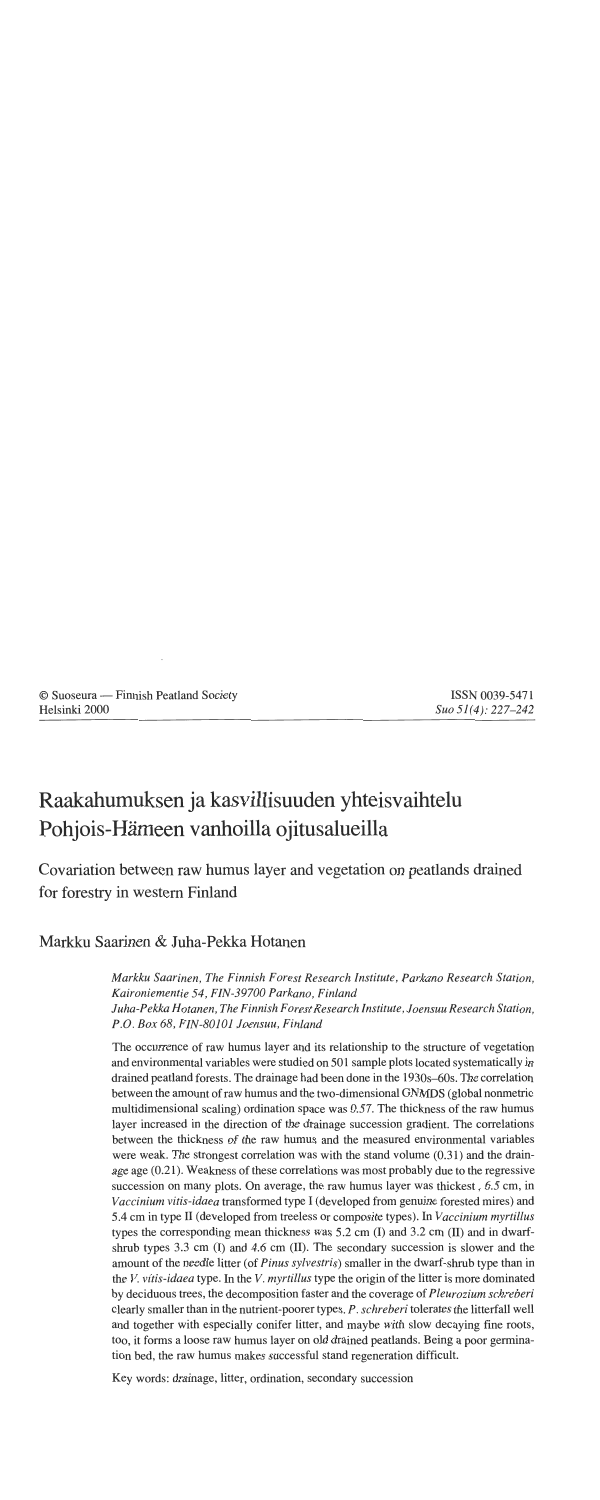# **JOHDANTO**

Luonnontilainen suo on ekosysteemi, jota humidin ilmaston ylläpitämänä luonnehtii korkealla oleva vedenpinta ja jossa vain osittain hajoava orgaaninen aines kerrostuu turpeeksi (Reinikainen 1980, Laine & Vasander 1998). Turpeen kerrostumisnopeus suon koko kehityshistorian mittakaavassa on verrattain hidasta, keskimäärin n. 0.5 mm  $v^{-1}$  (Tolonen vm. 1992), mutta suon pintaosissa turpeen kasvu voi olla 10 mm v<sup>-1</sup> (Saarinen 1933). Suon pinnassa elävän rahkasammalen vuotuinen kasvunopeus saattaa kuitenkin sammallajista, kasvupaikasta, valaistuksesta, kasvukauden sääoloista ja pohjavesipinnan etäisyydestä riippuen olla yli 10 cm (Clymo & Hayward 1982, Hayward & Clymo 1983, Lindholm & Vasander 1990).

Mikäli ojituksen tuloksena suon pohjavesipintaa lasketaan, turpeen korkeuskasvu hidastuu tai pysähtyy orgaanista hajotusta edistävän ilmavuuden lisääntyessä (Karsisto 1979, Clymo 1984, Lieffers 1988). Pohjavesipinnan lasku aloittaa myös kasvillisuussukkession, jonka alkuvaiheissa varsinkin mätäspintojen suokasvillisuus voi tilapäisesti runsastua (Hotanen vm. 1999 viitteineen). Riittävän tehokkaan kuivatusvaikutuksen lopputuloksena korkealla olevaan pohjavesipintaan sopeutunut ja turvetta tuottanut suokasvillisuus vaihtuu vähitellen kangasmaille tyypilliseksi kasvilajistoksi (Sarasto 1952, 1957, 1961, Kuusipalo & Vuorinen 1981, Pienimäki 1982, Reinikainen 1984, Laine ym. 1995).

Luonnontilaisilla soilla puiden ja aluskasvillisuuden karikkeet hautautuvat nopeasti kasvavaan sammal- ja pintaturvekerrokseen. Suon ojituksen, suokasvillisuuden häviämisen, turvekerrostuman kasvun loppumisen ja puustobiomassan lisääntymisen myötä tilanne muuttuu. Luonnontilaisen suon sammallajiston vähitellen kadotessa uusi kuivempiin oloihin sopeutunut kangasmaille tyypillinen lajisto ei yleensä kykene välittömästi korvaamaan syntynyttä uutta kasvutilaa (Vasander 1990). Sen biomassa on lisäksi aiempaa suosammallajistoa selvästi vähäisempi (Vasander 1987). Ojitusalueen biomassatuotoksen painopiste siirtyy sammal- ja varpukasvillisuudesta puustoon, joka tuottaa yhä runsaammin kariketta (Laiho & Laine 1996). Lisääntyvä maanpäällinen karikesato kerrostuu kasvunsa lopettaneen turvekerroksen pinnalle (Vasander 1987).

Ojitettujen soiden kasvupaikkatutkimusten alkuajoista lähtien on tehty havaintoja turpeen pinnalle ojituksen jälkeen kerrostuneista karikehorisonteista. Melinin (1917) mukaan tehokkaimmin kuivatetuilla 'valiokoealoilla' esiintyi 2-3 cm:n vahvuinen karikekerros ja sen alla turvemullan sekainen raakahumus (myös Keltikangas 1945). Myös vanhoilla ojitusalueilla tehtyjen varhaisimpien metsänuudistamiskokeiden yhteydessä on tehty havaintoja raakahumuksesta. Yli-Vakkuri (1958) mainitsee ojitusalueen kulotusta koskevassa tutkimuksessaan "aivan suon pinnassa olevan löysän, helposti kuivahtavan, kuolleiden kasvinosien muodostaman kerroksen". Saraston (1963) turvekankailla tekemissä koivun kylvökokeissa "lahoamaton neulaskarikepinta" osoittautui heikoksi itämisalustaksi. Ojitetun suon kasvillisuussukkessioon liittyvät sammalettomat karikepinnat ilmenevät myös Mannerkosken (1976) tekemässä kasvillisuusseurannassa. Ojitettujen turvemaiden pysyviin koealoihin perustuvien taimi-inventointien mukaan vuosikymmeniäkin vanhoilla ojitusalueilla voi sammalpeitteettömiä karikepintoja olla puolet pohjakerroksen pinta-alasta (Immonen-Joensuu 1987).

Ojitusalueille kerrostuvaa ja pääosin puiden karikkeista muodostuvaa raakahumushorisonttia ei kuitenkaan edellistä tarkemmin ole määritelty saati tutkittu ennen kuin 1980-luvun alussa. Tuolloin aloitettujen ojitusalueiden uudistamistutkimusten yhteydessä raakahumuskerros määriteltiin ensimmäisen kerran turpeen pinnalle kerrostuneena erillisenä horisonttina ja merkittävänä uudistusalan taimettumiseen vaikuttavana ympäristötekijänä (Kaunisto 1984, Kaunisto & Päivänen 1985). Myöhemmin raakahumuskerrostumien esiintyminen on huomioitu useissa turpeen ravinnetaloustutkimuksissa (mm. Kaunisto & Paavilainen 1988), eräissä turvemaiden biomassatutkimuksissa (Vasander 1987) ja myös turvemaiden hiilitasetutkimuksissa (Minkkinen & Laine 1998).

Luonnontilaisten soiden kasvillisuuden rakenteelle on usein tyypillistä eri osakasvustojen mosaiikkimainen kirjo. Siihen ovat vaikuttamassa vesitalouden, ravinteisuuden, reuna- ja keskustavaikutuksen sekä suon pintatopografian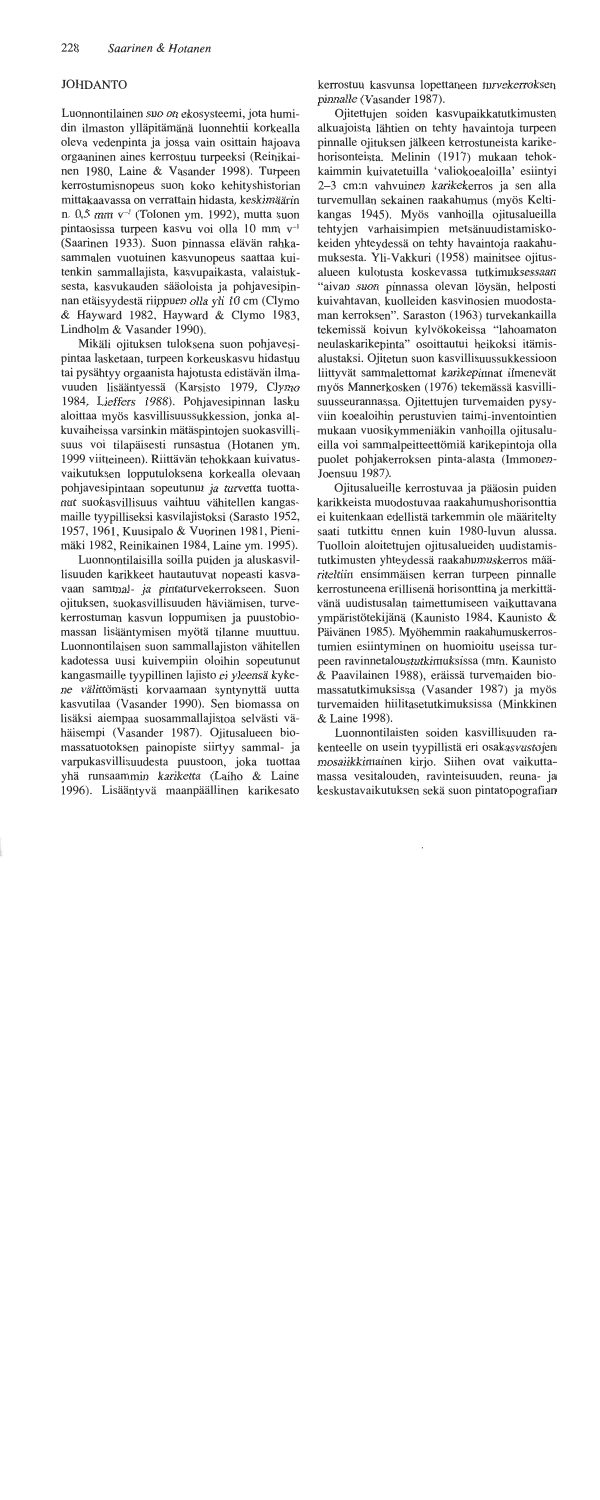vaihtelusuunnat (Eurola ym. 1994). Ojitusalueilla suokasvillisuus koostuu mosaiikista eri sukkessiovaiheissa olevia kasviyhdyskuntia (Kuusipalo & Vuorinen 1981), mikä myös johtuu em. ekologisten vaihtelusuuntien erilaisten yhdistelmien moninaisuudesta. Siirtyminen sukkessiovaiheesta toiseen ei tapahdu samassa tahdissa mikrotopografian eri tasoilla, sillä alunperin märkien tai kosteiden pintojen kasvillisuus muuttuu mätäspintakasvillisuutta nopeammin. Pohjavesipinnan keskimääräinen etäisyys suon pinnasta ja sen vaihtelu riippuvat lisäksi mm. etäisyydestä lähimpään ojaan, ojien syvyydestä, turpeen vedenläpäisevyydestä, puustosta ja muista kuivatustehokkuuteen vaikuttavista tekijöistä aiheuttaen spatiaalista vaihtelua sukkession nopeuteen ja suuntaan. Ojaverkoston kunnon vähitellen rappeutuessa saattaa kasvillisuussukkessio osalla ojitusaluetta myös pysähtyä ja kääntyä takaisin kohti luonnontilaisten soiden kasvillisuutta. Kuivatuksen aikaansaaman sukkession myötä ojitusalueiden pohjakerroksen kasvillisuuden monimuotoisuus tilapäisesti lisääntyy lajiston vaihdellessa luonnontilaisen suon relikteistä kangasmaille tyypilliseen kasvillisuuteen (Vasander 1987, Vasander ym. 1993).

Luonnontilaisella suolla siemenen itämisen ja sirkkataimen alkukehityksen kannalta on olennaista rahkasammalkerroksen ylläpitämä kosteus, mikä säilyy kuivimmissakin sääolosuhteissa sammalten vettä varastoivan solukon ja lähellä olevan pohjavesipinnan ansiosta. Sammalkerroksen kasvu ja ajoittain liian korkealle nouseva pohjavesipinta tukahduttavat kuitenkin suurimman osan suon pinnalle vuosittain syntyvästä taimimateriaalista. Ojitusalueella pohjaveden haitallinen vaikutus on poistettu, kunnes ojaverkoston toimivuus aikaa myöten heikkenee. Rahkasammalversojen kasvu on myös taantunut, vaikka niiden peittävyys säilyykin pitkään merkittävänä osana ojitusalueen kasvillisuutta.

Tämän tutkimuksen tavoitteena oli selvittää raakahumuskerroksen esiintymisen ja paksuusvaihtelun riippuvuutta kasvillisuuden rakenteesta ja eri ympäristötekijöistä vanhoilla käytännön metsäojitusalueilla. Kysymyksenasettelun taustana ovat olleet vanhoilla ojitusalueilla aloitetut luontaisen taimettumisen tutkimukset, joissa testataan mm. kerrostuman paksuuden vaikutusta sirkkataimien syntyyn ja varhaiskehitykseen.

Kyseisten tutkimusten tarpeita ajatellen keskitytään kasvillisuuden kuvauksessa lähinnä tiettyjen kasvilajiryhmien esiintymiseen painottaen erityisesti rahkasammalien, kangasmaille tyypillisten sammalien ja toisaalta kokonaan sammalpeitteettömien karikepintojen osuuksia vanhan ojitusalueen tyypillisinä "taimettumisalustoina".

# AINEISTO JA MENETELMÄT

#### Tutkimusalue ja näytealat

Valtionmaiden ojituskohteille tehtiin systemaattiseen linja-arviointiin perustuva otantatutkimus kesällä 1990. Perusjoukoksi valittiin Kurun kunnan koillisosassa ja Ruoveden kunnan länsiosassa sijaitsevat Metsähallituksen entisen Kurun hoitoalueen kertaalleen avo-ojitetut ojituskohteet vuosilta 1930-1970. Kurun hoitoalue oli aktiivisen ojitustoiminnan kohteena erityisesti 1930-luvulla. Niinpä otannan kohteena olleen aikakauden ojituksista yli puolet oli runsaan viiden vuosikymmenen ikäisiä. 1950-luvulla ojitustoiminta oli varsin hiljaista. Kun tuon vuosikymmenen ojituksista huomattava osa oli tämän otannan ulkopuolelle jätettyjä salaojituksia, jäi 1950-luvun avo-ojitusten osuus ojitusten kokonaispinta-alasta vähäiseksi. 1960-luvulla puolestaan ojitettiin runsas neljännes tutkimuksen kohteena olleista soista.

Kurun hoitoalueen toiminnan aikana kaikki ojituskohteet merkittiin peruskartoille ojitusvuosineen. Karttamateriaali oli arkistoitu 4 × 4 km:n karttalehtinä, joista kustakin laskettiin kyseiselle ruudulle osuvien ojitusalueiden pintaala. Näille ojitusaluekuvioille piirrettiin otantalinjat siten, että ne edustivat mahdollisimman hyvin karttalehden ojituskuvioita niiden kokojakauma ja muodot huomioon ottaen. Samalla pyrittiin edustavuuteen myös karttamerkintöjen pohjalta erotettavissa olevien ohut- ja paksuturpeisten soiden suhteen. Otantalinjojen kokonaispituus karttaruudulla määräytyi ruudun ojituspinta-alan mukaan. Linjoja sijoitettiin kuvioille 20 m kutakin ojitusaluehehtaaria kohden. Kaikki linjat numeroitiin.

Mittaukset tehtiin havaintopisteistä, jotka sijaitsivat otantalinjoilla 20 m:n välein. Näin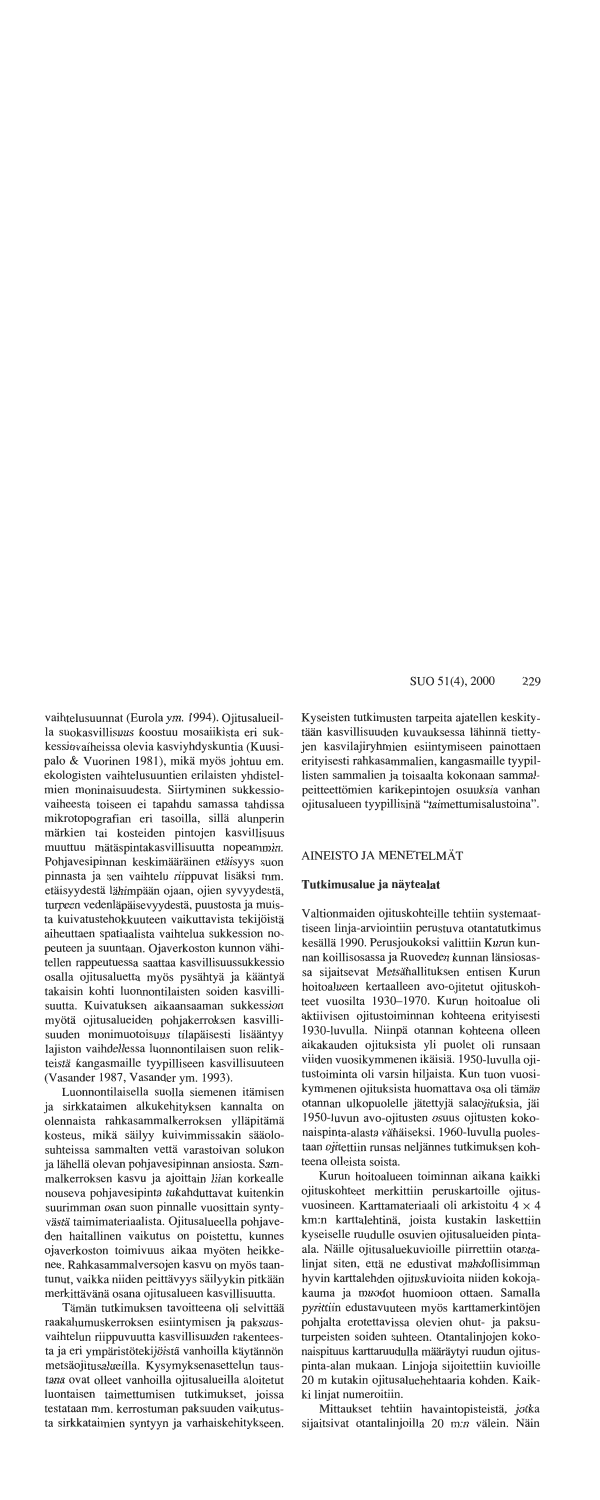ollen yksi havaintopiste edusti yhtä ojitusaluehehtaaria. Tutkimuksen kohteena olevan karttamateriaalin oiitusaluepinta-ala oli 2 010 ha. jolloin perusjoukon kooksi kyseisellä linjaotannalla tuli 2 000 mittauspistettä. Maastomittauksiin mukaan tulleet otantaliniat valittiin satunnaisesti numeroitujen otantalinjojen joukosta. Tavoitteena oli vähintään 500 mittauspistettä. Tällöin linjoja poimittiin satunnaisessa järjestyksessä niin kauan, kunnes niistä kertyi tarvittava 10 000 m:n yhteispituus. Koska tutkimus rajattiin koskemaan vain perusojitettuja kohteita, jouduttiin otantalinjojen poiminnassa hylkäämään kaikki kunnostusojitetuille kuvioille osuneet linjat. Heinä- ja elokuun aikana toteutetun maastoinventoinnin lopputuloksena saatiin mitattua 501 havaintopisteen aineisto.

## Mittaukset ja arvioinnit maastossa

#### Luokitus turvekangastyyppeihin

Jokaisesta mittauspisteestä arvioitiin turvekangastyyppi mittauspiste keskipisteenä aarin kokoiselta ympyräalalta. Turvekangastyypillä tarkoitetaan sen viljavuustason turvekangasta, jota mittauspiste joko vallitsevalla hetkellä edustaa tai jota kohti pintakasvillisuussukkessio on etenemässä (Laine & Vasander 1990). Ruoho- ja jäkäläturvekankaita esiintyi hyvin vähän, eikä niitä pidetty edustavina. Siksi aineisto rajattiin kolmeen turvekangastyyppiin, mustikka-, puolukka- ja varputurvekankaisiin. Kukin kolmesta luokasta jaettiin lisäksi alkuperäisen suotyyppiryhmän (aidot- tai yhdistelmätyypin suot) perusteella kahteen alaluokkaan (Laine & Vasander 1990). Aluskasvillisuuteen ja puustoon perustuvan arvion tukena käytettiin suon pintatopografiasta ja turvelajista tehtyjä havaintoja. Laine ja Vasander (1990) eivät erotelleet alaluokkia varputurvekangastasolla, mutta tässä tutkimuksessa isovarpurämeet sekä aitojen- ja yhdistelmätyyppien välimaastoon luonnehdittavat tupasvillarämeet nimettiin aitojen suotyyppien turvekangasluokkaan (Vatkg I) ja selkeästi nevapintaiset lyhytkorsirämeet yhdistelmäsuotyyppien vastaavaan luokkaan (Vatkg II).

Sukkessiovaiheiden erotteleminen Saraston (1961) esittämällä ojikko-muuttuma-turvekangasasteikolla osoittautui ongelmalliseksi. Vaikka ojikkoja ei esiintynyt ja turvekankaaksi (Sarasto 1961) luokittelu toimi suosammalien enimmäispeittävyyden mukaan, muuttumiksi luokittelu ei vastannut aina vallitsevaa kasvillisuuden sukkessiovaihetta. Havaintopisteen ympärillä aarin alalla tehdyssä tarkastelussa rahkasammalkasvustojen alla ilmeni paikoitellen karikekerrostumia. Usein varsin ohut kerrostuma katkaisi jatkumon elävästä rahkasammalversosta heikosti maatuneiden versonosien kautta pidemmälle maatuneeseen turpeeseen. Tämä tulkittiin merkiksi rahkasammalkerroksen kuivumisesta ja kuolemisesta jossain kuivatushistorian aiemmassa vaiheessa. Turvekangas- tai muuttuma-asteelle kehittyneillä ojitusalueilla oli heikentyneen kuivatustilan seurauksena kuitenkin syntynyt uusia "regressiivisiä" rahkasammalpintoja. Jo turvekankaaksi kehittynyt kasvillisuuspinta raakahumuskerrostumineen oli siis paikoin peittymässä uudellen rahkasammalien alle ja osa nykyisistä "muuttumista" saattoikin olla soistuvia turvekankaita.

# *Pintakasvillisuus*

Kasvupaikkaluokituksen lisäksi jokaisesta mittauspisteestä tehtiin kasvillisuuden peittävyysmääritykset pinta-alaltaan 0,5 m<sup>2</sup>:n näytealalta. Peittävyydet määritettiin tasavälisissä 5 % luokissa siten, että alle 1 % peittävyyden omaavaa kasvilajistoa ei huomioitu lainkaan. Kasvilajiston peittävyydet määritettiin joko yksittäisinä lajeina tai lajiryhminä sen mukaan onko lajikohtaisuudella katsottu olevan merkitystä siementen itämiselle ja sirkkataimien kehitykselle. Tutkimuksen lähtökohtana oli siis luokitella kasvillisuutta enemmän "luontaisen taimettumisen näkökulmasta", kuin tehdä tarkkaa lajistokuvausta. Rahkasammallajit tulkittiin itämisalustana samanarvoisiksi ja yhdistettiin lajiryhmäksi lukuunottamatta ruskorahkasammalta (Sphagnum fuscum). Suosammalista karhunsammalet määritettiin myös lajiryhmänä lukuunottamatta korpikarhunsammalta (Polytrichum commune), jonka eritteleminen lajikohtaisesti oli tarpeen sen tai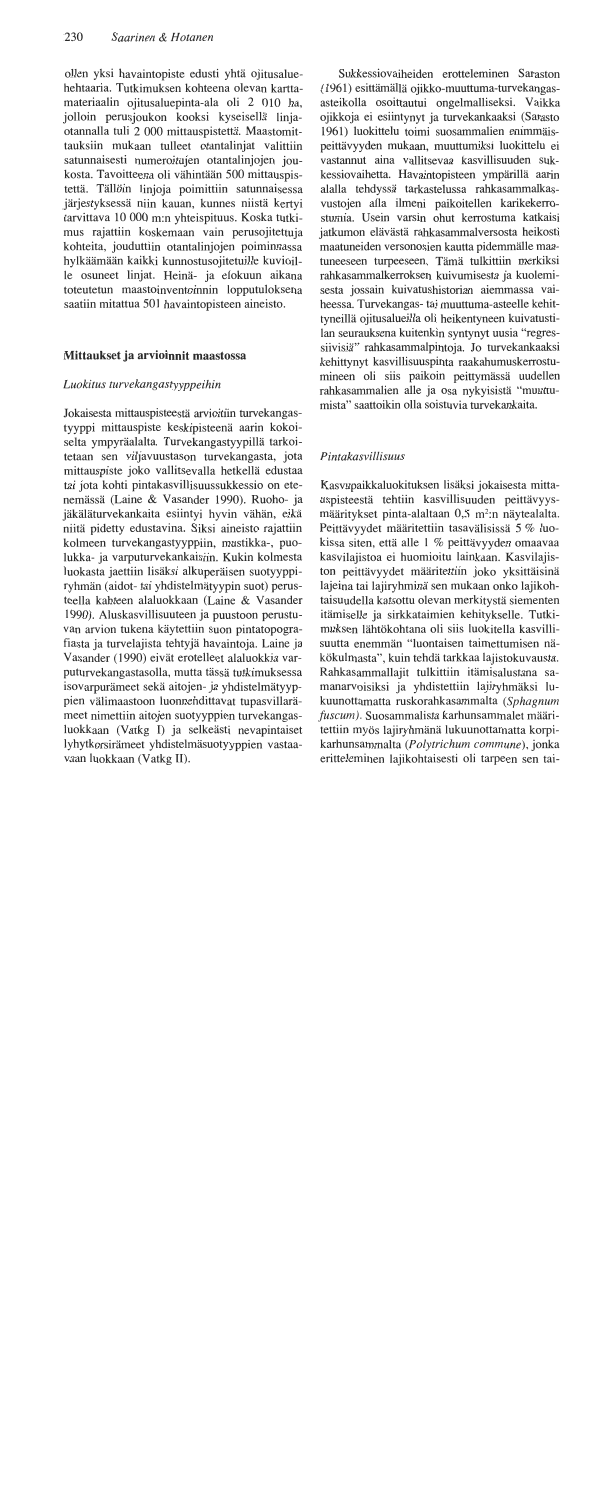mettumista haittaavan ominaisuuden vuoksi (Sarasto & Seppälä 1964). Turvekankaille tyypillisistä kangasmaiden sammallajeista (Sarasto 1957, 1961) lajikohtaisesti eriteltiin seinäsammal (Pleurozium schreberi) ja metsäkerrossammal (Hylocomium splendens), kun taas kynsisammalet (Dicranum spp.) ja suikerosammalet (Brachythecium spp.) määritettiin lajiryhminä.

Kenttäkerroksen lajeista taimettumista heikentävät erityisesti tupasvilla (Eriophorum vaginatum) sekä harmaasara (Carex canescens) ja pallosara (Carex globularis) (Sarasto 1963). Tupasvilla määritettiin erikseen mutta harmaaja pallosara yhdistettiin kaikkien muiden hyvin harvakseltaan esiintyneiden saralajien kanssa sarojen lajiryhmään. Vähäisen peittävyyden vuoksi yhdistettiin myös heinät ja ruohot omiksi lajiryhmikseen. Paikoitellen esiintyi kuitenkin merkittävässä määrin suomuurainta (Rubus chamaemorus) ja metsäkortetta (Equisetum sylvaticum), jotka eriteltiin lajeittain. Kaikki kenttäkerroksen varvut arvioitiin lajikohtaisesti.

## Ympäristötekijöiden mittaukset

Kasvillisuusmääritysten jälkeen otettiin samalta 0,5 m<sup>2</sup>:n näytealalta turvenäyte 20 cm:n syvyyteen asti raakahumuskerrostuman paksuuden, turpeen maatuneisuuden ja turvelajin makroskooppista määritystä varten. Suoralapaisella teroitetulla lapiolla irroitettiin turvepaakku, josta erotettiin raakahumuskerrostuma. Turvemääritykset tehtiin 10 cm:n pintaturpeesta raakahumuskerrostuman alarajasta lukien. Näyte otettiin kangassammallajien tai pelkän karikkeen peittämiltä pinnoilta. Mikäli näyteala oli kokonaan rahka- tai karhunsammalien peitossa, selvitettiin mahdollinen raakahumuksen esiintyminen niiden alta. Käsin puristellusta turvenäytteestä maatuneisuus määritettiin von Postin asteikolla. Turvelajimäärityksissä saadut luokat yhdistettiin kahteen luokkaan; rahka- ja saravaltaisiin turpeisiin. Turvelajimuuttuja siis kuvaa jatkossa saraisuuden esiintymistä dikotomisena muuttujana.

Muita havaintopisteen näytealaan kohdistuneita ympäristötunnuksia olivat ojituksen ikä, pistettä lähinnä olevan ojan etäisyys ja syvyys, näytealalle kertyneen puustokarikkeen laji sekä näytealan topografinen sijainti. Karikelaji jaettiin kahteen luokkaan, havu- ja lehtikarikevaltaiseen karikemassaan. Saraisuutta kuvaavan turvelajimuuttujan tapaan karikelajista tehtiin dikotominen lehtikarikevaltaisuutta kuvaava muuttuja. Topografia ilmaisi näytealan sijainnin suon peruspintaan nähden eli muuttuja kuvaa mätäsvälipinta- painannevaihtelua (arvo suurenee kohti painannepintoja). Havaintopiste keskipisteenä mitattiin lopuksi ympäröivän puuston pohjapinta-ala puulajeittain relaskoopilla sekä puuston valtapituus.

## **Aineiston käsittely**

Näytealojen aluskasvillisuuden rakennetta, vaihtelusuuntia sekä kasvillisuuden ja ympäristömuuttujien (ml. raakahumuskerros) välistä yhteisvaihtelua havainnollistettiin ja analysoitiin ei-metrisellä moniulotteisella skaalauksella (GNMDS) (Minchin 1991). Menetelmän lähtökohtana oli näytealojen välinen Bray-Curtis etäisyysmatriisi (Faith ym. 1987), joka laskettiin lajien / lajiryhmien log10 -muunnetuista peittävyysarvoista. Skaalauksessa laskettiin 1-3 -ulotteiset ratkaisut käyttäen kymmentä satunnaisaloitusta kullekin ulottuvuudelle. Näiden satunnaisaloitusten tuloksia vertailtiin Prokrustes-analyysillä kussakin ulottuvuusvaihtoehdossa (Schönemann & Carrol 1970). Ympäristömuuttujien ja ordinaatioavaruuden välisten korrelaatioiden merkitsevyys testattin Monte Carlo -testillä (esim. Minchin 1991). Prokrustes-analyysin mukaan ratkaisut kolmiulotteisessa analyysissä erosivat toisistaan, eli stabiilia ratkaisua ei löytynyt, vaikka selittämätön vaihtelu (stressiarvo) väheni vielä melko paljon lisättäessä ulottuvuuksia kahdesta kolmeen (1D = 0.36, 2D = 0.21, 3D = 0.15). Tämän vuoksi sovellettiin kaksiulotteista analyysiä.

Ympäristömuuttujien ja kasvillisuuden yhteisvaihtelun riippuvuustarkastelua täydennettiin faktori- ja korrelaatioanalyysein (Pearson) käyttäen SAS-Factor ohjelmaa (SAS 1996). Tulkinnan helpottamiseksi saatuja faktorirakenteita yk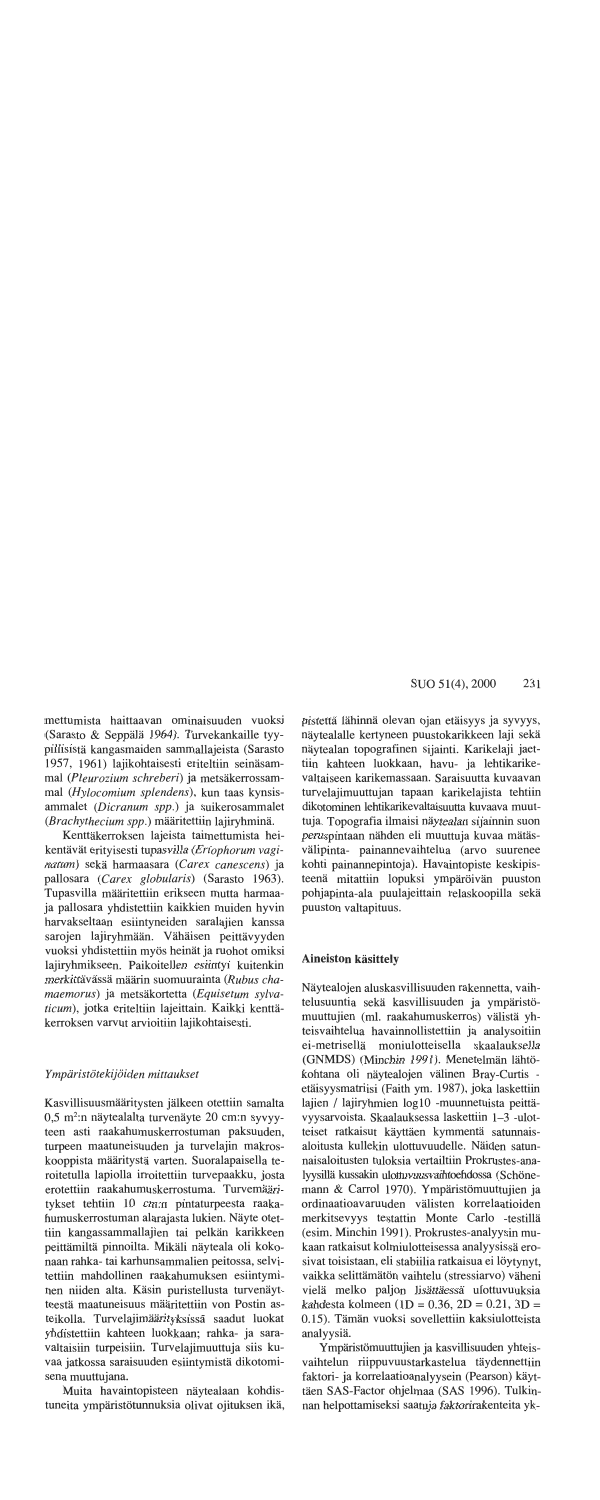sinkertaistettiin ortogonaalisella Varimax-rotaatiolla.

# **TULOKSET**

# Kasvupaikkajakauma

Tutkimuksen kohteena olleen alueen selvästi yleisin kasvupaikkatyyppi oli nevasta tai nevarämeestä kehittynyt puolukkaturvekangas (Ptkg II). Saman viljavuustason aidot suotyypit (Ptkg I) ja kumpikin varputurvekangasluokka olivat tasaväkisesti seuraavina. Mustikkaturvekankaan luokat esiintyivät edellisiä puolta harvemmin (Taulukko 1). Ojitusten kohdentuminen eri viljavuustasoille oli ollut samanlaista 1930- ja 1950-luvuilla, mutta 1960-luvun aikana painopiste oli siirtynyt karumpaan suuntaan (Taulukko 1).

Mustikka- ja puolukkaturvekankaiden viljavuusluokissa perinteiselle turvekangasasteelle (Sarasto 1961) kehittyneitä näytealoja oli 1930luvulla ojitetuista kohteista runsas kolmannes (Taulukko 2). Varputurvekangastasolla osuus jäi alle viidennekseen. Vastaavasti 1950-luvun ojituskohteista oli 20–30 % edennyt turvekangasasteelle kahdessa viljavimmassa luokassa kun se varputasolla oli alle 10 %. Nuorimmassa 1960luvun ojitusikäluokassa turvekankaiden osuus oli kaikissa viljavuusluokissa alle 15 %.

Taulukko 1. Näytealojen määrä ojitusajankohdittain ja kasvupaikkatyypeittäin (yhteensä 501 näytealaa). Table 1. Number of sample plots by site type and drainage period (Total number: 501).

| Kasvupaikkatyyppi<br>Site type |           | Ojitusajankohta<br>Drainage period |           |  |
|--------------------------------|-----------|------------------------------------|-----------|--|
|                                | 1930–1939 | 1950-1959                          | 1960-1969 |  |
| Mtkg I                         | 23        | 8                                  | 11        |  |
| Mtkg II                        | 31        | 3                                  | 17        |  |
| Ptkg I                         | 49        | 22                                 | 18        |  |
| Ptkg II                        | 93        | 26                                 | 24        |  |
| Vatkg I                        | 34        | 16                                 | 31        |  |
| Vatkg II                       | 55        | 8                                  | 32        |  |
| Total                          | 285       | 83                                 | 133       |  |

# Kasvillisuuden päävaihtelusuunnat

Aluskasvillisuuden päävaihtelusuunniksi osoittautuivat vaihtelut ojitussukkessiossa (kosteudessa) ja ravinteisuudessa. Viimeksi mainittuun sisältyi myös rämeisyys-korpisuus -vaihtelua. Molemmat gradientit suuntautuivat ordinaatioakseleihin nähden hieman kulmittain. Sukkessiogradientin alkupään suokasvivaltaisimmat nävtealat (suosammalien osuus yli 75 %) sijaitsivat ordinaatiodiagrammissa vasemmalla, valtaosa sen alaneljänneksessä (Kuva 1a). Turvekangasasteelle edenneet näytealat (suosammalia alle 25 %) sijoittuivat oikealle. Nämä sukkessiogradientin loppupään näytealat jakautuivat viljavien kasvupaikkojen sammalpeitteettömiin karikepintoihin (oikea alaneljännes) ja karumpiin kangassammalpeitteisiin näytealoihin (oikea yläneljännes, Kuva 1b). Ensin mainituille näytealoille oli tyypillistä, että suosammalet olivat pääosin kadonneet, mutta myös kangassammalien osuus oli vähäinen. Kun niitä esiintyi, olivat kyseessä enimmäkseen vähälukuiset kerros-, kynsi- ja suikerosammalet (Kuva 2a). Karuilla turvekangasasteen näytealoilla kangassammalien peittävyys oli yli 75 %. Tällöin valtalajina oli seinäsammal. Sekundaarisukkession eteneminen ilmeni diagrammissa vasemmalta jonkin verran ylös oikealle.

Kasvillisuudeltaan karut turvekangasalat (Vatkg) sijoittuivat ordinaatiodiagrammin keskis-

Taulukko 2. Turvekankaiksi (Sarasto 1961) luokiteltujen näytealojen osuus (%) viljavuusluokittain eri aikoina ojitetuilla ojituskohteilla.

Table 2. Proportion (%) of the plots with transformed vegetation (Sarasto 1961) (heath forest moss species and litter surfaces with no moss cover) of the whole data in different fertility classes and drainage periods.

| Viljavuusluokka<br>Fertility class |           | Ojitusajankohta<br>Drainage period |           |  |
|------------------------------------|-----------|------------------------------------|-----------|--|
|                                    | 1930-1939 | 1950-1959                          | 1960-1969 |  |
| Mtkg                               | 37        | 27                                 | 14        |  |
| Ptkg                               | 35        | 21                                 | 10        |  |
| Vatkg                              | 16        | 8                                  | 14        |  |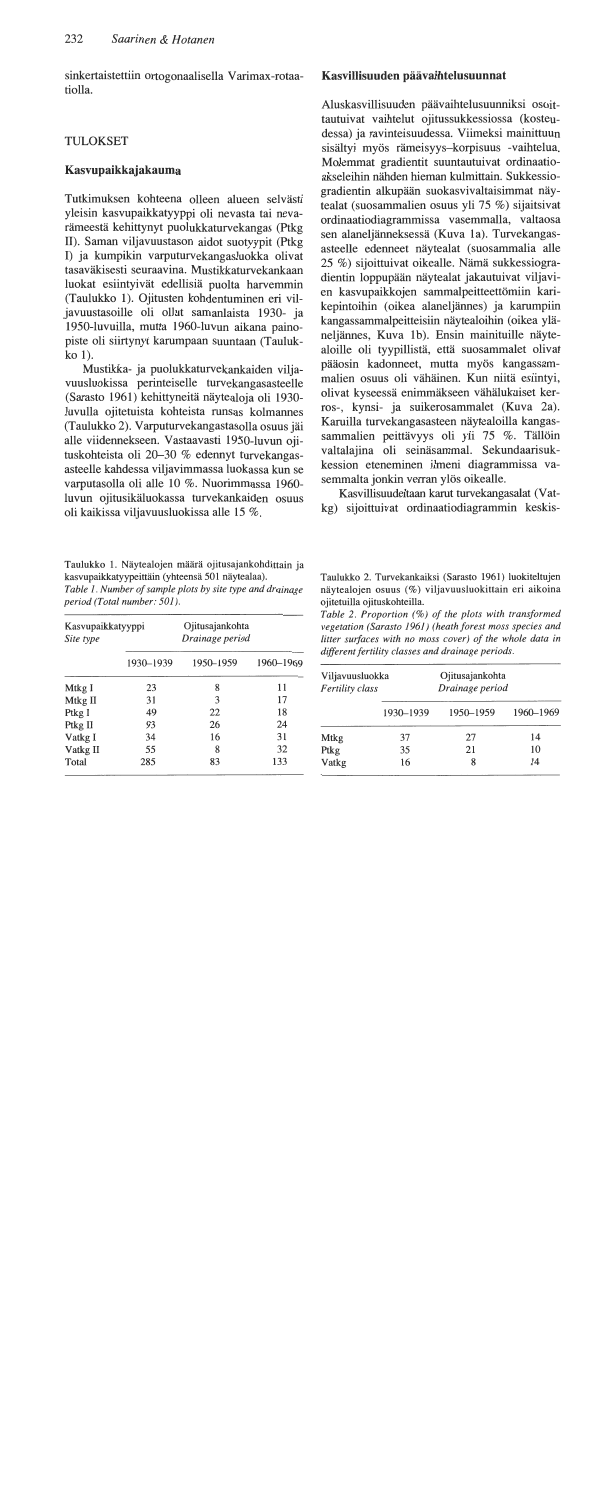

Kuva 1. (a) Kaikkien näytealojen GNMDS -ordinaatio suosammalien (Sphagnum spp., Polytrichum spp.) peittävyyden mukaan luokiteltuna ja (b) näistä pelkästään turvekangaspintaisten (suosammalia < 25 %) näytealojen ordinaatio kangassammalien peittävyyden mukaan luokiteltuna.

Fig. 1. GNMDS -ordination of (a) all sample plots categorized by the cover of mire mosses (Sphagnum spp., Polytrichum spp.) and (b) from these only plots with transformed vegetation (mire moss species  $<$  25%) categorized by the cover of heath forest moss species.

osiin ylhäälle (Kuva 3, vrt. Kuva 1b). Mm. jäkälien esiintymisen painopiste oli tällä alueella (Kuva 2a). Mustikkaturvekankaiden näytealat sijoittuivat enimmäkseen oikealle alas. Eri turvekangastyypeiksi nimettyjen näytealojen kesken esiintyi melko runsaasti limittäisyyttä (päällekkäisyyttä). Kaiken kaikkiaan viljavuusgradientti suuntautui ylhäältä alas oikealle (myös Kuva 4).

## Kasvillisuuden ja ympäristömuuttujien yhteisvaihtelu

Raakahumuskerroksen paksuus, puuston määrä ja odotetusti viljavuutta kuvaava ravinteisuustaso osoittivat suurinta yhteisvaihtelua kasvillisuuden kanssa (Taulukko 3, Kuva 4). Raakahumusvektori kasvoi sukkessiovaihtelun suunnassa kohti viljavuusgradientin keskivaiheilla olevia puolukkaturvekankaita (Kuvat 3 ja 4). Raakahumusta oli eniten aidoista puustoisista soista syntyneillä puolukkaturvekankailla (Ptkg I, Kuva 5). Näillä, kuten myös vastaavilla mustikkaturvekankailla (Mtkg I), raakahumuskerros oli paksumpi kuin saman viljavuustason neva- tai sekatyyppisyntyisillä turvekankailla (Mtkg II). Varputurvekankailla, joilla raakahumusta oli vähiten, tilanne oli päinvastainen. Kasvaessaan kohti viljavuusgradientin keskustaa raakahumus korreloi heikosti viljavuusmuuttujan (0,18) kanssa. Korrelaatiot olivat heikkoja myös muiden ympäristömuuttujien kanssa. Vahvimmat riippuvuudet liittyivät kuusi- ja mäntypuuston määrään (0,31), valtapituuteen (0,28) ja ojitusikään (0,21). Useimmat puustovektorit yhdessä kasvualustan (turpeen) ominaisuuksia kuvaavien muuttujien kanssa suuntautuivat ravinteisuutta (sis. rämeisyys-korpisuusvaihtelua) osoittavan gradientin mukaan (Kuva 4).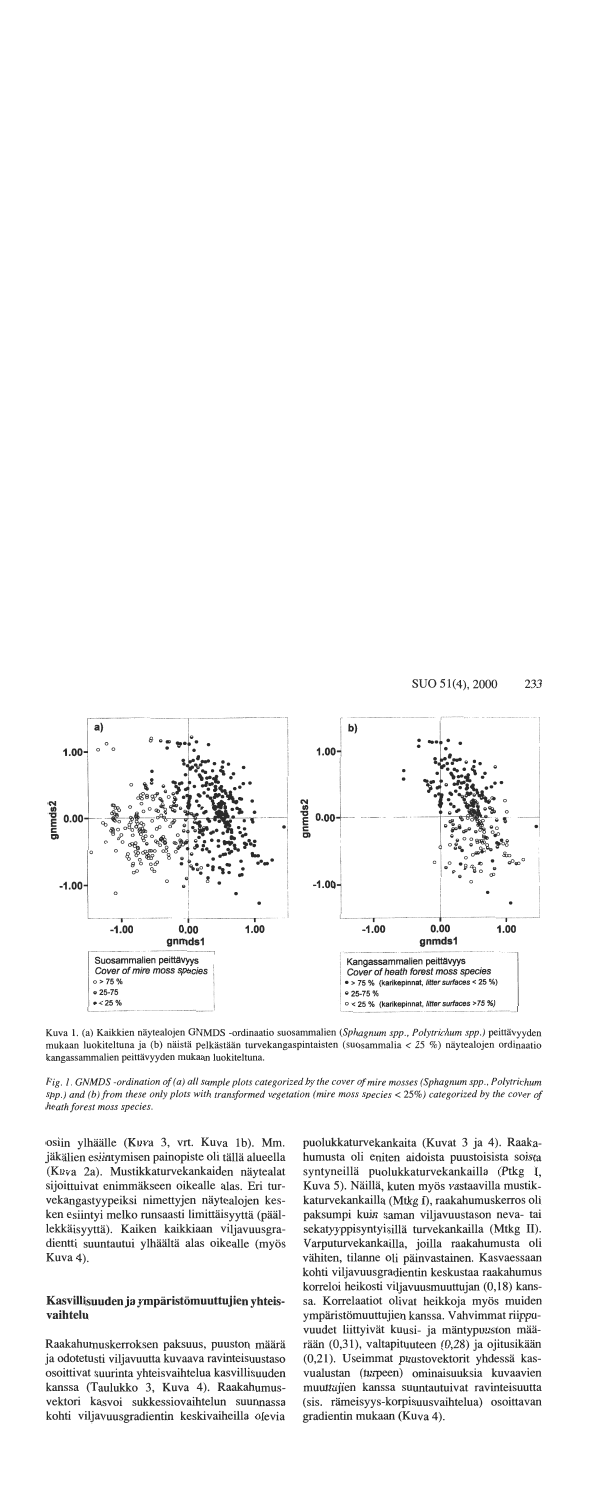

Kuva 2. GNMDS -ordinaatiosta laskettuihin painotettuihin keskiarvoihin perustuva (a) pohja- ja (b) kenttäkerroslajien sijainti ordinaatioavaruudessa (vrt. Kuva 1).

Fig. 2. Weighted averages of (a) the ground and (b) the field layer species / species groups in GNMDS -ordination (parallel to  $Fig. 1$ ).



Kuva 3. Kaikkien näytealojen GNMDS -ordinaatio viljavuuden mukaan luokiteltuna.

Fig. 3. GNMDS -ordination of all sample plots categorized by fertility classes.

Turvekangasasteen näytealoilla sammalpeitteettömät karikepinnat olivat yleisempiä viljavimmilla kasvupaikoilla kangassammalien peittävyyden lisääntyessä kohti karuja tyyppejä. Karikepinnat lisääntyivät samalla myös aidoista suotyypeistä kohti neva- ja sekatyyppialkuperää (saranevat, -rämeet ja -korvet) olevien turvekankaiden (Mtkg II, Ptkg II ja Vatkg II) suuntaan (Kuva 6). Ordinaatiodiagrammissa tämä näkyi saraturpeiden osuutta kuvaavan turvelajimuuttujan suuntautumisena kohti oikeata alaneljännestä, jossa oli paljon karikevaltaisia näytealoja (Kuvat 1b ja 4). Kenttäkerroksen lajiston vaihtelu oli lähinnä viljavuusgradientin suuntaista (Kuva 2b), eikä se näin ollen ilmaissut yhtä selvästi ojituksen jälkeistä kuivumissukkessiota ja raakahumuksen esiintymistä kuin pohjakerroksen kasvillisuus.

Raakahumuksen ja muiden ympäristömuuttujien riippumattomuudelle löytyi vektoriesitystä tukeva ortogonaalinen ratkaisu viiden faktorin mallista (Taulukko 4). Voimakkainta faktoria luonnehti puuston järeytyminen viljavuuden ja ojitusiän lisääntyessä. Siihen latautui jossain määrin myös ordinaation 1. akselin pistearvot ja raakahumuksen määrä, sillä pääosa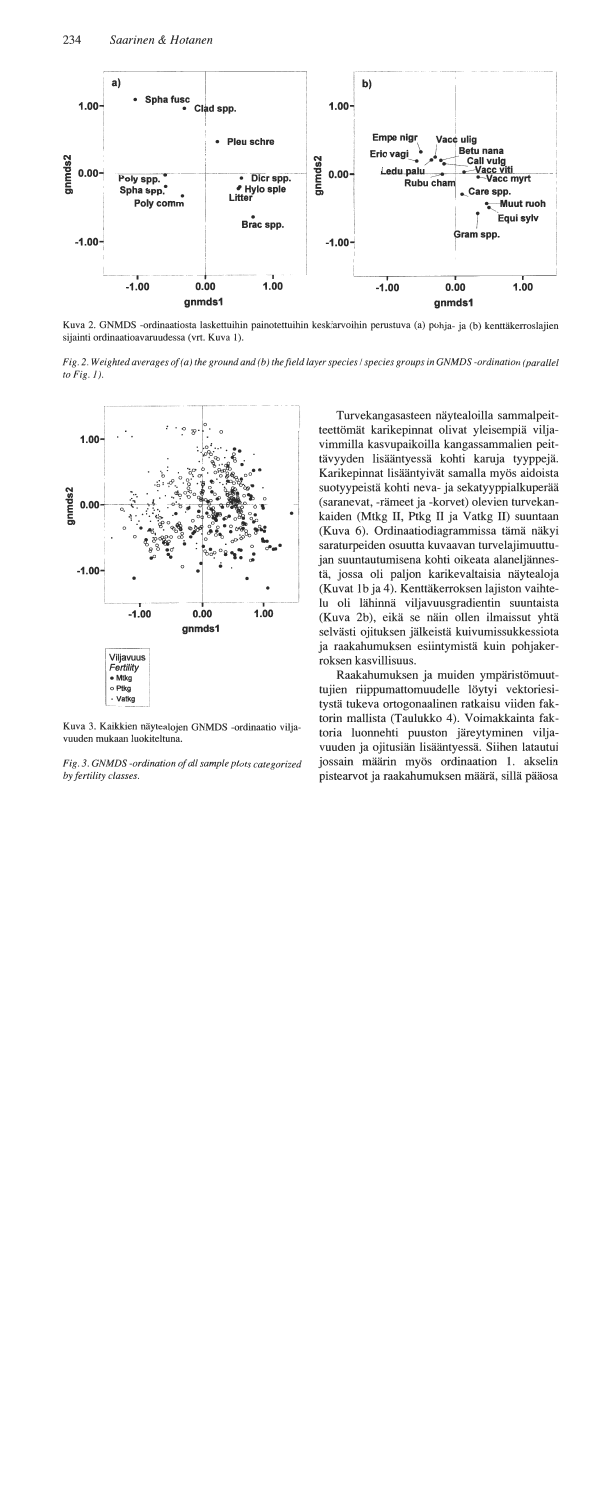sukkessiovaihtelusta ilmeni tällä dimensiolla. Toinen faktori kuvasti karuja mäntyvaltaisia metsiköitä. Kolmas faktori oli alkuperäisen suotyypin vesitalouden faktori, johon latautui turpeen saraisuutta ja samalla suon neva- tai yhdistelmätyyppialkuperää kuvaava turvelajimuuttuja. Neljättä faktoria luonnehtivat ojitusteknisten ratkaisujen erot eri aikakausina. Yli 100 m:n sarkaleveyksiä (havaintopisteen etäisyys ojasta yli 50 m) esiintyi etupäässä 1930luvun ojitusalueilla. Ne kohdentuivat lähes yksinomaan yli 50 cm:n turvepaksuuksille. Viides faktori oli raakahumuksen esiintymistä kuvaava faktori, johon latautui mätäs-välipinta-painannevaihtelua kuvaava topografiamuuttuja negatiivisesti. Raakahumuksen ja topografiamuuttujan keskinäinen korrelaatio oli kuitenkin hyvin heikko ( $r = -0.09$ ). Ordinaatioakselit latautuivat myös tässä faktorissa. Molempien akselien pistearvojen suuretessa raakahumuksen määrä lisääntyi. Viiden faktorin faktorimalli selitti muuttujien kokonaisvaihtelusta 65 % (Taulukko 4).

# **TARKASTELU**

Pääosin sararämeistä kehittyvä puolukkaturvekangas (Ptkg II) oli käsillä olevan aineiston yleisin kasvupaikkatyyppi. Se on yleisin myös koko maan ojitusalueilla keskimäärin (Keltikangas ym. 1986). Mittausajankohtaan asti pelkän uudisojituksen varassa edennyt kasvillisuuden kehitys oli 1930- ja 1950-luvun ojitusalueilla saavuttanut turvekangasasteen (Sarasto 1961) enimmillään kolmanneksella havaintoaloista. Sekundaarisukkessiota kuvaavan "muuttuma"käsitteen käyttö oli lopuilla havaintoaloilla ongelmallista. Sukkessio saattoi olla keskeytynyt ja osittain taantuva missä tahansa kuivatuksen jälkeisessä vaiheessa. Useimmat vielä osittain suokasvillisuuden peittämät havaintoalat osoittautuivat mosaiikiksi erisuuntaisia sukkessiovaiheita (vrt. Kuusipalo & Vuorinen 1981). Pääosin tämän vuoksi ojitusikä ja kuivatustekniset tunnukset korreloivat heikosti aluskasvillisuuden kanssa.

Mitatut ympäristömuuttujat kuvasivat vaihtelua, joka ilmeni paitsi puuston järeytymisenä ojitusiän kasvaessa, myös viljavuuden ja suo-



Kuva 4. Ympäristömuuttujien ja GNMDS ordinaation väliset maksimikorrelaatiot vektoriesityksenä. Vektorien numerointi taulukossa 3.

Fig. 4. The maximum correlations between the ordination space and the external sample variables presented as vectors. For the numbering of vectors, see Table 3.

Taulukko 3. Ympäristömuuttujien ja ordinaatioavaruuden väliset maksimikorrelaatiot (r). Kaikki korrelaatiot merkitseviä ( $n = 501$ ).

Table 3. The maximum correlations (r) between the environmental variables and the GNMDS ordination configuration ( $l =$  Stand volume,  $2 =$  Dominant height,  $3 =$ Basal area of spruce,  $4 = Basal$  area of pine,  $5 = Basal$ area of birch,  $6 = F$ ertility,  $7 = Raw$  humus,  $8 = L$ itter type,  $9 =$ Peat type,  $10 =$ Degree of humification,  $11 =$ Thickness of peat layer,  $12 =$ Microtopography,  $13 =$ Age of drainage,  $14 = Distance from nearest ditch, 15 = Depth of the ditch.$ 

| Muuttuja<br>Variable                       |       |
|--------------------------------------------|-------|
|                                            | r     |
| 1. PUUSTO, m <sup>3</sup> ha <sup>-1</sup> | 0,526 |
| 2. VALTAPITUUS, m                          | 0,486 |
| 3. PPAkuusi, $m2$                          | 0,446 |
| 4. PPAmänty, m <sup>2</sup>                | 0,146 |
| 5. PPAkoivu, m <sup>2</sup>                | 0,511 |
| <b>6. VILJAVUUS</b>                        | 0,595 |
| 7. RHUMUS, cm                              | 0,572 |
| 8. KARIKELAJI                              | 0,455 |
| 9. TURVELAJI                               | 0,351 |
| 10. MAATUNEISUUS                           | 0,381 |
| 11. TURVESYVYYS, cm                        | 0,254 |
| 12. TOPOGRAFIA                             | 0,217 |
| 13. OJITUSIKÄ, v                           | 0,114 |
| 14. OJAETÄISYYS, m                         | 0,246 |
| 15. OJASYVYYS, cm                          | 0,133 |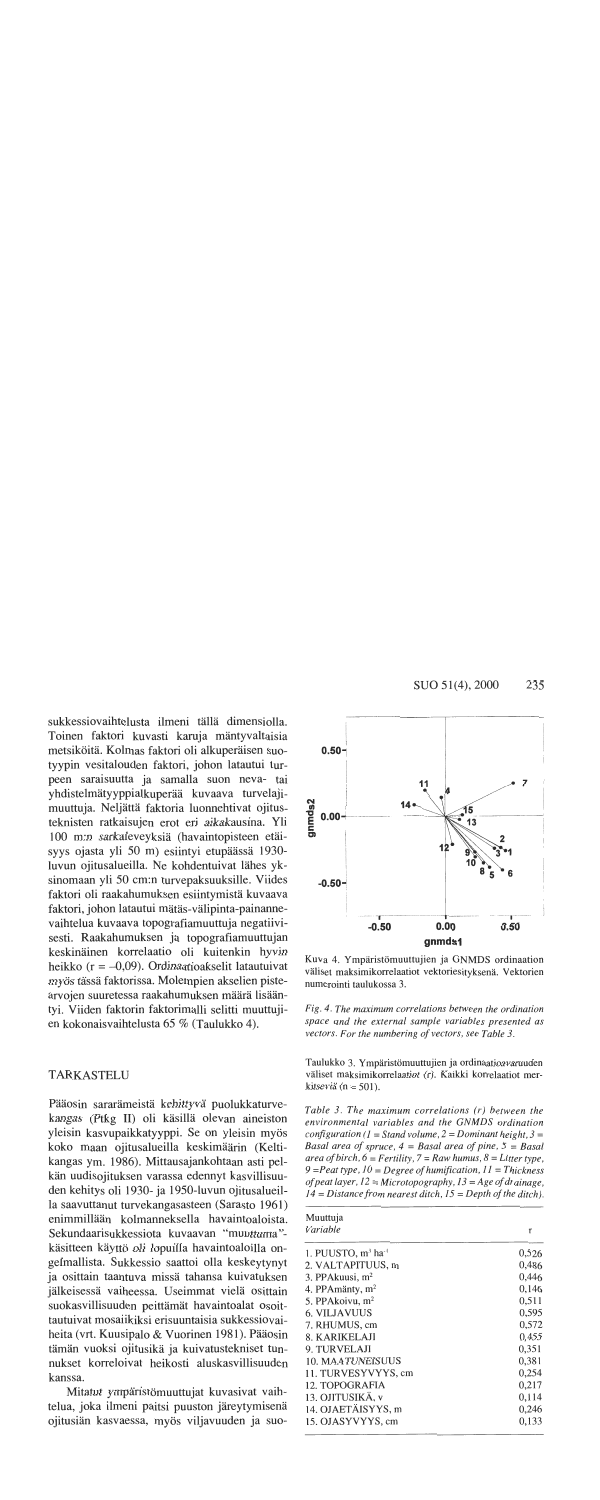Raakahumuksen paksuus, cm Thickness of raw humus, cm



Kuva 5. Raakahumuksen keskimääräinen paksuus ja keskihajonnat kasvupaikkaluokittain turvekangaspintaisilla näytealoilla (I = aitojen suotyyppien turvekankaat, II = sekatyyppien ja nevojen turvekankaat).

Fig. 5. Average thickness and standard deviations of raw humus layer by site type classes  $(I = transformed$  from genuine forested mires,  $II = from$  treeless or composite types).

tyyppialkuperän sekä turvekerroksen ominaisuuksien vaikutuksena puulajisuhteisiin. Raakahumuskerroksen paksuus korreloi, vaikkakin hyvin heikosti, ainoastaan kuusi- ja mäntypuuston määrään sekä ojitusikään. Heikon riippuvuuden voi tulkita johtuvan kuivatustilan heikkenemisestä useilla havaintoaloilla. Havaintoalat olivat vain uudisojituksen kohteena olleita soita ja huomattava osa varsinkin 1930- ja 1950luvun ojitusalueista olisi edellyttänyt kunnostusojitusta käänteisen sukkession välttämiseksi. Raakahumuskerroksen paksuuden määrittäminen ja sen alapuolisen turvekerroksen rajapinnan erottaminen oli usein myös melko tulkinnanvaraista. Suon kuivatustila voi heikentyä merkittävästi juuri siinä vaiheessa, jossa rahkasammalkasvustot ovat häviämässä ja raakahumuskerrostuma vasta syntymässä. Karikkeet sekoittuvat uusiin elpyviin rahkasammalkasvustoihin, jolloin selvää rajapintaa ei pääse syntymään. Myös varpujen ja puiden hienojuuret vaikeuttivat toisinaan kyseisen rajapinnan määrittämistä.

Raakahumuksen ja kasvillisuuden ordinaatio-

avaruuden välinen voimakas korrelaatio johtui erityisesti rahkasammal- ja turvekangaspintojen vaihtelusta, ts. sukkessiovaihtelusta. Kasvavilla rahkasammalpinnoilla raakahumusta ei ole, kun taas kuivuneilla pinnoilla karikkeiden kerrostuminen ja sen jälkeen seinäsammalen tehokas leviäminen (Lloret 1994) alkavat rahkasammalkasvustojen häviämisen jälkeen. Paksuimmat (5,4–6,5 cm) raakahumuskerrostumat painottuivat seinäsammalpintaisille puolukkaturvekankaille. Minkkisen & Laineen (1998) minerotrofisilta nevarämeiltä keräämässä aineistossa raakahumuskerroksen paksuus oli peräti 8 cm. Tässä aineistossa ero puolukka- ja mustikkaturvekankaiden välillä viittaa kariketta kestävän seinäsammalen (Tarkhova & Ipatov 1975) ja pääosin männyn neulasista muodostuvan karkeajakoisen karikkeen runsauteen. Viljavimmilla soilla helposti hajoavan sekä tiiviisti kerrostuvan lehtikarikkeen osuus on suurempi. Myös kuusen mäntyä hienojakoisemman neulaskarikkeen tiiviimpi kerrostuminen lienee yksi osasyy ohuempiin raakahumuskerrostumiin. Hajotusaktiivisuus on myös korpisyntyisillä tai viljavilla turvemailla nopeampaa kuin rämesyntyillä tai karuilla turvemailla (Karsisto 1979, Hotanen & Nousiainen 1990). Varputurvekankailla seinäsammalta esiintyy tavallisesti puolukkaturvekankaitakin enemmän (Sarasto 1961, Laine ym. 1995) (vrt. kuitenkin korpiräme, Sarasto 1961), mutta sekundaarisukkessio on ensin mainituilla hitaampi ja tässä aineistossa varputurvekankaat olivat myös keskimäärin nuoremmilla ojitusalueilla. Tämä vaikuttaa luonnollisesti sen ajan pituuteen, jolloin raakahumuksen kerrostuminen on ollut mahdollista. Karujen varputurvekankaiden vähäisempi puusto tuottaa myös vähemmän karikemassaa.

Yleisesti ottaen suosammalien häviämisestä ja turvekangaspintojen syntymisestä kulunut aika on kasvupaikkaominaisuuksien ja karikkeen koostumuksen lisänä merkittävä raakahumuskerrostumien paksuusvaihteluun vaikuttava tekijä ojitusalueilla. Aineiston keruun yhteydessä tehtyjen havaintojen perusteella näyttäisi myös varpujen ja puiden hienojuurten määrällä olevan vaikutusta raakahumuskerrostuman paksuusvaihteluun. Esimerkiksi männyn hienojuurten hajoamisnopeus on neulaskarikettakin hitaampaa (Domisch ym. 1998). Yh-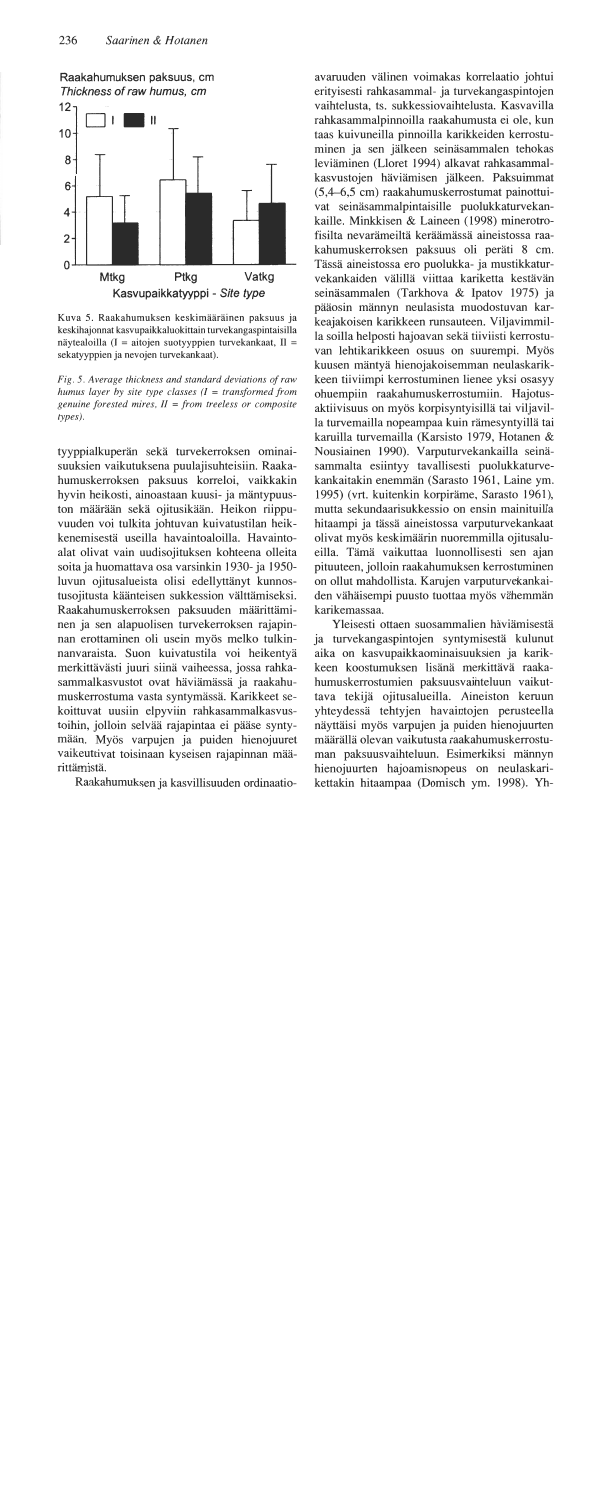

Kuva 6. Turvekangaspintaisten näytealojen pohjakerroksen keskimääräiset lajipeittävyydet kasvupaikkaluokittain. MireSpp = "suolajit" (Sphagnum spp. ja Polytrichum spp.), Litt = karikepinnat, Brac = Brachythecium spp., Dicr = Dicranum spp., Hylo = Hylocomium splendens, Pleu = Pleurozium schreberi.

Fig 6. Average cover of ground layer species / species groups by site type classes. MireSpp = "mire species" (Sphagnum spp. and Polytrichum spp.), Litt = litter surfaces, Brac = Brachythecium spp., Dicr = Dicranum spp., Hylo = Hylocomium splendens, Pleu = Pleurozium schreberi.

dessä varpujen juurihuovaston kanssa ne lisäävät karikemassaan kasvettuaan kerrostuman kuohkeutta ja paksuutta.

Alunperin sekatyypin kasvupaikkojen ohuemmat raakahumuskerrostumat saattavat johtua lehtikarikkeiden suuremmasta osuudesta. Varputurvekankailla tilanne oli kuitenkin päinvastainen. Syy löytynee luokitteluongelmista. Oligotrofisten kalvakkaneva- ja lyhytkorsirämeiden (Eurola ym. 1994) rajanveto sararämeisiin on joissain tapauksissa hankalaa pitkälle edenneen kasvillisuuden sekundäärisukkession jälkeen. Osalla Vatkg II -luokkaan merkityistä näytealoista rajanveto puolukkaturvekankaisiin olikin tulkinnanvaraista. Näillä kasvupaikoilla kasvillisuuden sekundäärisukkessio lienee edennyt nopeammin kuin vähäravinteisimpien ombrotrofisten aitojen suotyyppien varputurvekankailla (IR, TR).

Sammalpeitteettömien karikepintojen runsaus koski erityisesti mustikkaturvekankaiden varjoisia kuusikoita ja runsaan lehtipuusekoituksen omaavia alunperin nevapintaisia sekatyypin kasvupaikkoja. Kokonaan kangassammalien peitossa olevia näytealoja oli suhteessa eniten aidoilla varputurvekankailla (Vatkg I), jolloin kyse oli valtaosin seinäsammalesta. Karikepintojen runsas esiintyminen muuttuma- ja turvekangasasteen ojitusalueilla voi liittyä erityisesti lehtikarikkeiden sammalkasvustoja tuhoavaan vaikutukseen (Hertz 1932, Mannerkoski 1976) ja varjoisten kuusikoiden seinäsammalelle epäedullisiin valaistusoloihin. Metsäkerrossammal ja kangaskynsisammal sietävät karikepeitettä huonommin kuin seinäsammal (Tarkhova & Ipatov 1975). Karikepintojen ja kangassammalien mosaiikki oli kuitenkin luonteenomaista myös monille puhtaille männiköille, mikä synnyttää ajatuksen kuivatuksen jälkeisen sekundäärisukkession mahdollisesta kaksivaiheisuudesta (vrt. Reinikainen 1984). Ensimmäisessä vaiheessa suosammalet katoavat laikuittain (kuivumissukkessio), jättäen jälkeensä sammalettoman ja karikkeisiin peittyvän pohjakerroksen. Mikäli ojituksen kuivatusteho säilyy, valtaavat kangasmaiden sammallajit vähitellen suolajeilta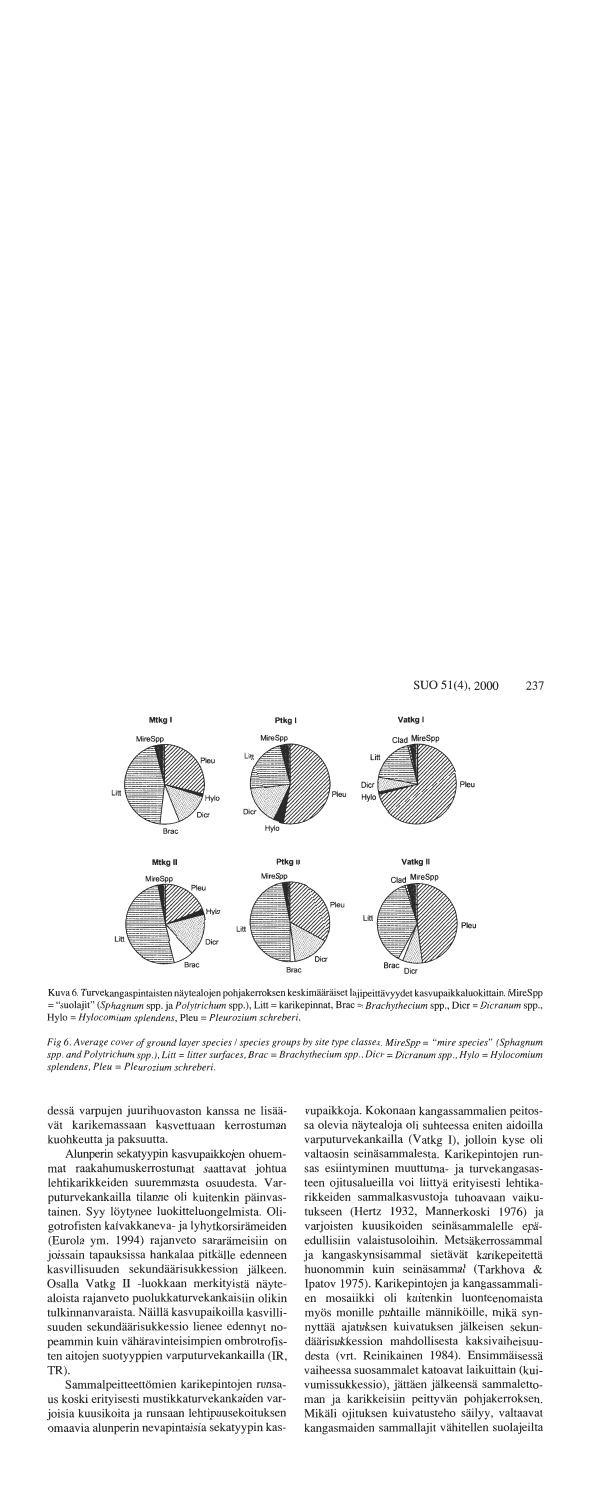vapautuvaa tyhjää kasvutilaa (metsäsukkessio). Kangassammalpintojen suurempi osuus aidoilla puolukka- ja varputurvekankailla voisi tällöin selittvä seinäsammalen voimakkaalla kasvullisella leviämiskyvyllä, mikä mahdollistaa sen leviämisen tehokkaasti sammalkasvustoon syntyneisiin aukkoihin (Lloret 1994). Monet suikerosammalet, joita oli erityisesti mustikkaturvekankailla, kasvavat karikkeella. Ne ilmeisesti hyötyvät lisääntyneestä karikesadosta (Rydin 1997) sekundaarisukkession myöhäisissä vaiheissa (Mäkipää 2000).

Tämän tutkimuksen tuloksia on sovellettu vanhojen ojitusalueiden luontaisen taimettumisen seurantakoejärjestelyiden suunnittelussa. Luontaisen uudistamisen näkökulmasta on tärkeä tiedostaa ojitusalueella etenevän kasvillisuussukkession merkitys erilaisten "taimettumispintojen" luojana. Uudistaminen ilman muokkausta edellyttää ainakin tietoa itämiselle otollisten rahkasammalpintojen esiintymisestä uudistamiskypsissä ojitusaluemetsiköissä. Tässä esitetyn aineiston hakkuukypsissä ja varttuneissa

metsiköissä rahkasammalien osuus oli enää vain runsaat kymmenen prosenttia pohjakerroksen peittävyydestä. Kyse oli siis valtaosin turvekankaista, joissa kangassammalien osuus oli keskimäärin puolet pohjakerroksen peittävyydestä. Runsas kolmannes oli edelleen sammalpeitteetöntä karikepintaa. Erilaisten muokkaamattomien pintojen taimettumisherkkyyden mallintamiseen tähtäävissä kenttäkokeissa kasvualusta onkin tähän perustuen luokiteltu rahkasammal-, kangassammal- ja karikepintoihin ja eräissä tapauksissa myös karhunsammalpintaisiin näytealoihin, jotka yhdessä käsittänevät valtaosan uudistamisen kannalta merkityksellisestä vaihtelusta ojitusalueiden erilaisilla luontaisilla taimettumispinnoilla. Näiden sinänsä keinotekoisten luokkien sisäisesti taimettumisherkkyys vaihtelee myös sääoloista riippuen. Karikepintojen taimettuminen riippuu karikemassan ominaisuuksista. Runsas lehtikarikkeen määrä tukahduttaa sirkkataimia, mutta toisaalta estää myös sammalien kasvua ja siten parantaa maan taimettumisherkkyyttä (Hertz 1932). Niinikään eri

Taulukko 4. Ympäristömuuttujien ja kasvillisuusulottuvuuksien faktoriratkaisu Varimax-rotaation jälkeen. Latausarvot kerrottu sadalla ja pyöristetty kokonaisluvuksi. Faktorien merkitys kuvattu tekstissä.

Table 4. Orthogonal rotated (Varimax-rotation) factor pattern for environmental variables (variable numbers are explained in table 3) and ordination axes 1 and 2 (GNMDS1 and GNMDS2). Factor loadings are multiplied by 100 and rounded to the nearest integer.

| Muuttuja<br>Variable        | FACTOR1 | FACTOR2        | FACTOR3        | FACTOR4        | FACTOR5 |                |
|-----------------------------|---------|----------------|----------------|----------------|---------|----------------|
| 1. PUUSTO                   | 94      | -6             | 12             | $^{-4}$        | 6       |                |
| 2. VALTAPITUUS              | 92      | 3              | 7              | $-2$           | 2       |                |
| <b>6. VILJAVUUS</b>         | 51      | $-64$          | 23             | $-18$          | 9       |                |
| 3. PPAkuusi                 | 70      | $-56$          | $-14$          | 7              |         |                |
| 4. PPAmänty                 | 23      | 85             | 8              | $\overline{2}$ |         |                |
| <b>10. MAATUNEISUUS</b>     | 29      | $-47$          | 33             | $-4$           | $-5$    |                |
| 5. PPAkoivu                 | 23      | $-52$          | 37             | $-36$          | 12      |                |
| 8. KARIKELAJI               | 7       | $-40$          | 57             | $-25$          | 18      |                |
| 9. TURVELAJI                | 20      | $-13$          | 69             | 2              | $-10$   |                |
| 14. OJAETÄISYYS             | $-12$   | $-11$          | $-16$          | 66             |         |                |
| 11. TURVESYVYYS             | $-4$    | 30             | $\overline{2}$ | 63             |         |                |
| 13. OJITUSIKÄ               | 45      | 6              | 21             | 64             | 8       |                |
| 7. RHUMUS                   | 35      | 11             | $\overline{2}$ | $-5$           | 74      |                |
| GNMDS1                      | 49      | $-13$          | 24             | $-32$          | 57      |                |
| GNMDS2                      | $-20$   | 34             | $-38$          | 7              | 52      |                |
| 12. TOPOGRAFIA              | 27      | $\overline{0}$ | 4              | $-34$          | $-48$   |                |
| 15. OJASYVYYS               |         | $-15$          | $-5$           | 6              | 25      |                |
| Ominaisarvot<br>Eigenvalues | 3,42    | 2,42           | 2,05           | 1,70           | 1,54    | $\Sigma$ 11,13 |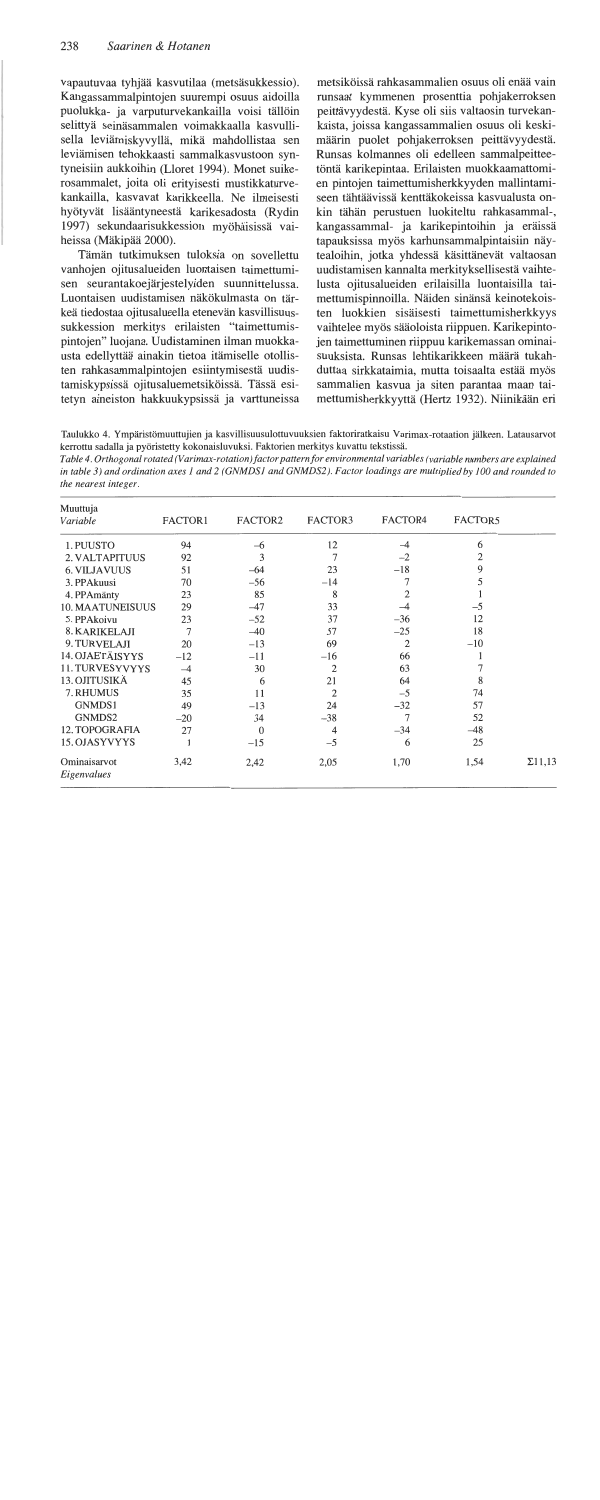kangassammalkasvustojen välillä voi esiintyä huomattavia eroja riippuen paitsi kosteusoloista myös kyseisen sammalen kasvunopeudesta (Sarasto & Seppälä 1964). Karike- ja kangassammalpinnoilla esiintyy todennäköisesti vielä merkittävää taimettumisherkkyyden vaihtelua raakahumuskerrostuman paksuuden suhteen. Näiden pintojen taimettumisherkkyyden erot eri raakahumuskerrostumilla riippuvat lisäksi kasvukauden kosteusoloista ja pohjavesipinnan etäisyydestä.

## KIITOKSET

Tutkimus tehtiin osana Metsäntutkimuslaitoksen metsänuudistamisen tutkimusohjelmaan kuuluvaa hanketta, jossa tutkitaan luontaista taimettumista vanhoilla ojitusalueilla. Tutkimus sai alkunsa Metsähallinnon Parkanon hoitoalueessa työskennelleen metsätalousinsinööri Osmo Hakalan myötävaikutuksella. Kenttätyövaiheessa Jani Nuijanmaa avusti Parkanon tutkimusaseman harjoittelijana. Dosentti Leena Finér oli toisena toimituksen valitsemana ennakkotarkastajana. Toimittaja MMT Kari Minkkinen sekä kumpikin hänen valitsemistaan ennakkotarkastajista tekivät käsikirjoitukseen runsaasti hyödyllisiä parannusehdotuksia. B.Sc. Markus Hartman tarkasti artikkelin englanninkieliset osiot. Kaikille edellä mainituille parhaimmat kiitokset.

### **KIRJALLISUUS**

- Clymo, R. S. 1984. The limits to peat bog growth. Philosophical Transactions of the Royal Society, London. Series B 303: 605-654.
- Clymo, R. S. & Hayward, P. M. 1982. The ecology of Sphagnum. Teoksessa: Smith, A. J. E. (ed.). Bryophyte ecology. pp. 229-289.
- Domisch, T., Finér, L., Karsisto, M., Laiho, R. & Laine, J. 1998. Relocation of carbon from decaying litter in drained peat soils. Soil Biology & Biochemistry 30: 1529-1536.
- Eurola ym. 1994. Suokasvillisuusopas. Oulanka Reports  $13:1 - 81.$
- Faith, D. P., Minchin, P. R. & Belbin, L. 1987. Compositional dissimilarity as a robust measure of ecological distance. Vegetatio 69: 57-68.
- Hayward, P. M. & Clymo, R.S. 1983. The growth of Sphagnum: experiments on, and simulation of, some effects of light flux and water-table depth. Journal of Ecology 71: 845–863.
- Hertz, M. 1932. Tutkimuksia aluskasvillisuuden merki-

tyksestä kuusen uudistumiselle Etelä-Suomen kangasmailla. Communicationes Instituti Forestalis Fenniae 17: 1v189.

- Hotanen, J.-P. & Nousiainen, H. 1990. Metsä- ja suokasvillisuuden numeerisen ryhmittelyn ja kasvupaikkatyyppien rinnastettavuus. (Summary: The parity between the numerical units and the site types of forest and mire vegetation). Folia Forestalia 763: 1-54.
- Hotanen, J.-P., Nousiainen, H. & Paalamo, P. 1999. Vegetation succession and diversity on Teuravuoma experimental drainage area in northern Finland. (Tiivistelmä: Kasvillisuuden sukkessio ja monimuotoisuus Teuravuoman koeojitusalueella Pohjois-Suomessa). Suo 50: 55–82.
- Immonen-Joensuu, M. 1987. Luontaisen uudistamisen onnistuminen vanhoilla metsäojitusalueilla. Pysyviin tuotoskoealoihin perustuva selvitys. Tutkielma MMKtutkintoa varten. Helsingin yliopisto, suometsätieteen laitos. 68 s.
- Karsisto, K. 1979. Maanparannustoimenpiteiden vaikutuksista orgaanista ainetta hajoittavien mikrobien aktiivisuuteen suometsissä. Osa 1. Pohjaveden etäisyyden ja NPK-lannoituksen vaikutus Vilppulan ja Kivalon rämeellä ja korvessa. (Summary: Effects of forest improvement measures on activity of organicmatter decomposing micro-organisms in forested peatlands. Part 1. Effect of drainage and NPKfertilization in the spruce and pine swamps at Kivalo and Vilppula.) Suo 30: 81–91.
- Kaunisto, S. 1984. Suometsien uudistaminen turvekangasvaiheessa. Metsäntutkimuslaitoksen tiedonantoja  $137:7 - 21.$
- Kaunisto, S. & Päivänen, J. 1985. Metsänuudistaminen ja metsittäminen ojitetuilla turvemailla. Kirjallisuuteen perustuva tarkastelu. (Summary: Forest regeneration and afforestation on drained peatlands. A literature review). Folia Forestalia 625: 1–75.
- Kaunisto, S. & Paavilainen, E. 1988. Nutrient stores in old drainage areas and growth of stands. (Seloste: Turpeen ravinnevarat vanhoilla ojitusalueilla ja puuston kasvu). Communicationes Instituti Forestalis Fenniae 145: 1-39.
- Keltikangas, M., Laine, J., Puttonen, P. & Seppälä, K. 1986. Vuosina 1930-1978 metsäojitetut suot: ojitusalueiden inventoinnin tuloksia. (Summary: Peatlands drained for forestry during 1930–1978: results from field surveys of drained areas). Acta Forestalia Fennica 193: 1-94.
- Keltikangas, V. 1945. Ojitettujen soitten viljavuus eli puuntuottokyky metsätyyppiteorian valossa. (Summary: The Fertility of Drained Bogs as Shown by their Tree Producting Capacity, Considered in Relation to the Theory of Forest Types). Acta Forestalia Fennica 53: 1-237.
- Kuusipalo, J. & Vuorinen, J. 1981. Pintakasvillisuuden sukkessio vanhalla ojitusalueella Itä-Suomessa. (Summary: Vegetation succession on an old, drained peatland area in Eastern Finland). Suo 32: 61–66.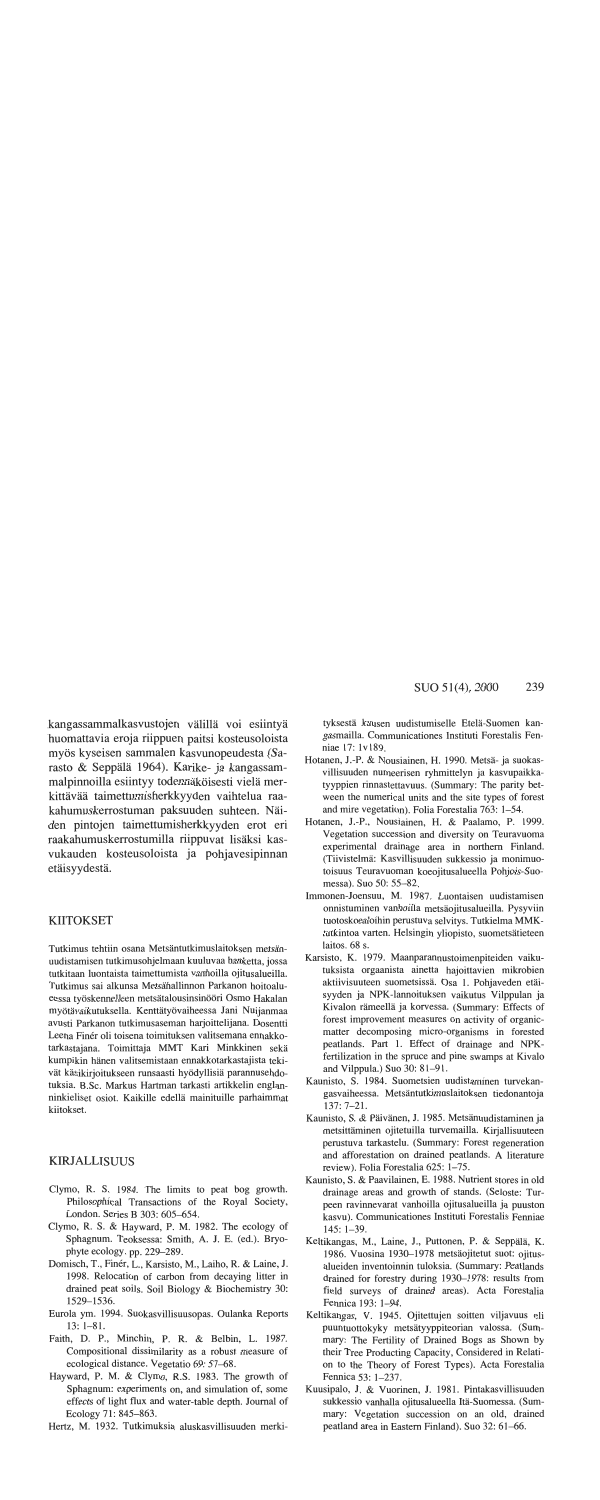- Laiho, R. & Laine, J. 1996. Plant biomass carbon store after water-level drawdown of pine mires. Teoksessa: Laiho, R., Laine, J. & Vasander, H. (toim.). Northern Peatlands in Global Climatic Change. Publications of the Academy of Finland 1/96, s. 54–57. Edita, Helsinki.
- Laine, J. & Vasander, H. 1990. Suotyypit. Kirjayhtymä. Helsinki, 80 s.
- Laine, J. & Vasander, H. 1998. Suo ekosysteeminä. Teoksessa: Vasander, H. (toim.). Suomen suot: 10-19. Suoseura ry., Helsinki.
- Laine, J., Vasander, H. & Laiho, R. 1995. Long-term effects of water level drawdown on the vegetation of drained pine mires in southern Finland. Journal of Applied Ecology 32: 785-802.
- Lieffers, V. J. 1988. Sphagnum and cellulose decomposition in drained and natural areas of an Alberta peatland. Canadian Journal of Soil Science 68: 755-761.
- Lindholm, T. & Vasander, H. 1990. Production of eight species of Sphagnum at Suurisuo mire, southern Finland. Annales Botanici Fennici 27: 145-157.
- Lloret, F. 1994. Gap colonization by mosses on a forest floor: An experimental approach. Lindbergia 19:  $122 - 128.$
- Mannerkoski, H. 1976. Puuston ja pintakasvillisuuden kehitys ojituksen jälkeen saraisella suolla. Summary: changes in tree cover and ground vegetation of a sedge bog following drainage. Suo 27: 97-101
- Melin, E. 1917. Studier över de norrländska myrmarkernas vegetation med särskild hänsyn till deras skogsvegetation efter torrläggning. Norrländskt Handbibliotek 7, 426 s.
- Minchin, P. R. 1991. DECODA. Database for Ecological Community Data. Version 2.04. Australian National University. Canberra.
- Minkkinen, K. & Laine, L. 1998. Long-term effect of forest drainage on the peat carbon stores of pine mires in Finland. Canadian Journal of Forest Research 28: 1267-1275.
- Mäkipää, R. 2000. Brachythecium-suku. Suikerosammalet. Teoksessa: Reinikainen, A., Mäkipää, R., Vanha-Majamaa, I. & Hotanen, J.-P. (toim.). Kasvit muuttuvassa metsäluonnossa, s. 238–239. Tammi. Helsinki.
- Pienimäki, T. 1982. Kasvillisuuden ojituksenjälkeinen kehitys eräillä suotyypeillä Pohjois-Pohjanmaalla. (Summary: Development of vegetation on some drained mire site types in North-Ostrobothnia). Suo  $33:113 - 123.$
- Reinikainen, A. 1980. Suoekosysteemi toimii. Teoksessa: Ruuhijärvi, R. & Häyrinen, U. (toim.). Suomen Luonto 3. Suot, s. 211–261. Kirjayhtymä Oy. Helsinki.
- Reinikainen, A. 1984. Suotyypit ja ojituksen vaikutus pintakasvillisuuteen. Teoksessa: Jaakkoinsuon koeojitusalue 75 vuotta. Metsäntutkimuslaitoksen tiedonantoja 156: 7-21.
- Rydin, H. 1997. Competition among bryophytes. Advances in Bryology 6: 135-168.
- Saarinen, E. K. E. 1933. Soiden pintaturpeen korkeuskasvusta. Referat: Uber das Höhenwachstum des Oberflächentorfes auf den Mooren. Communicationes Instituti Forestalis Fenniae 19: 1-27.
- Sarasto, J. 1952. Metsäojituksen aiheuttamista aluskasvillisuuden muutoksista eräissä suotyypeissä. (Referat: Über Veränderungen in der Untervegetation einiger Moortypen als Folge der Waldentwässerung). Communicationes Instituti Forestalis Fenniae 40: 1-32.
- Sarasto, J. 1957. Metsän kasvattamiseksi ojitettujen soiden aluskasvillisuuden rakenteesta ja kehityksestä Suomen eteläpuoliskossa. Referat: Über Struktur und Entwicklung der Bodenvegetation auf fur Walderziehung entwässerten Mooren in der sudlichen Hälfte Finnlands. Acta Forestalia Fennica 65: 1-108.
- Sarasto, J. 1961. Über die Klassifizierung der fur Walderziehung entwässerten Moore. Acta Forestalia Fennica  $74:1 - 47.$
- Sarasto, J. 1963. Tutkimuksia koivun kylvöstä ojitetuilla soilla. (Summary: Sowing of birch on drained swamps). Suo 14: 47-56.
- Sarasto, J. & Seppälä, K. 1964. Männyn kylvöistä ojitettujen soiden sammal- ja jäkäläkasvustoihin. (Summary: On sowing of pine in moss and lichen vegetation on drained swamps). Suo 15: 54–58.
- SAS Institute Inc. 1992. SAS Technical Report P-229 SAS/STAT software: changes and enhancements, release 6.07. SAS Institute Inc., Cary, NC, 620 pp.
- Schönemann, P. H. & Carroll, R. M. 1970. Fitting one matrix to another under choice of a cetral dilation and a rigid motion. Psychometrika 35: 245–255.
- Tarkhova, T. & Ipatov, V. 1975. Influence of illumination and litter-drop on the development of certain species of mosses. Soviet Journal of Ecology 6: 43-48.
- Tolonen, K., Vasander, H., Damman, A. W. H. & Clymo, R. S. 1992. Preliminary estimate of long-term carbon accumulation and loss in 25 boreal peatlands. Suo 43: 277-280.
- Vasander, H. 1987. Diversity of understorey biomass in virgin and in drained and fertilized southern boreal mires in eastern Fennoscandia. Annales Botanici Fennici 24: 137-153.
- Vasander, H. 1990. Plant biomass, its production and diversity on virgin and drained southern boreal mires. Publications from the Department of Botany, University of Helsinki 18: 1-16.
- Vasander, H., Kuusipalo, J. & Lindholm, T. 1993. Vegetation changes after drainage and fertilization in pine mires. (Tiivistelmä: Kasvillisuuden muutokset rämeillä ojituksen ja lannoituksen jälkeen.) Suo 44: 1-9.
- Yli-Vakkuri, P. 1958. Tutkimuksia ojitettujen turvemaiden kulotuksesta. Referat: Untersuchungen über das Absengen als Waldbauliche Massnahme aut entwässerten Torfböden. Acta Forestalia Fennica 67: 1-33.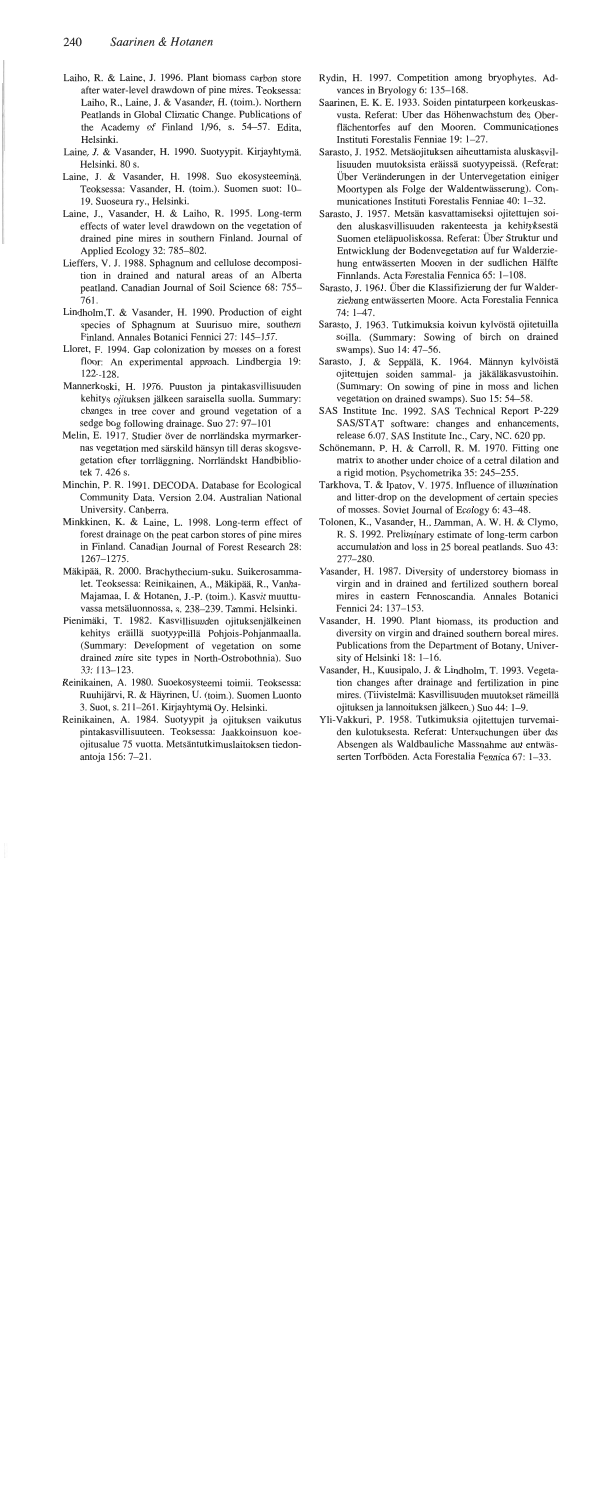# **SUMMARY**

The raw humus layer, which develops on the peat surface of peatlands after drainage (and subsequent tree stand growth response), primarily consists of needle litter and heath mosses. Pleurozium schreberi in particular was observed and commented on already by Melin (1917) and Keltikangas (1945). This quite loose raw humus layer makes stand regeneration difficult by constituting a poor germination bed (Kaunisto 1984, Kaunisto & Päivänen 1985). However, the occurrence of raw humus has not been studied systematically, although it has been taken into account in studies dealing with biomass, nutrients and carbon balance on peatlands (e.g. Vasander 1987, Kaunisto & Paavilainen 1988, Minkkinen & Laine 1998). The aim of this study was to examine the variation in the thickness of the raw humus layer and its relationship to the structure of the vegetation and to the environmental variables on old drained peatland forests in practical forestry use.

The sample plots  $(n = 501)$  were systematically located on sites ditched only once. The ditchings had been done done in the 1930s, -50s and -60s. At each measurement/sampling point the drained peatland forest type was determined according to Laine & Vasander (1990) (with the exception of dwarf-shrub type II) on a  $100 \text{ m}^2$ area (Table 1). The coverage of the understorey vegetation was estimated on a  $0.5$  m<sup>2</sup> quadrat. Quadrats representing site types of the final succession phase III, (Sarasto 1961) of drained peatland forests were treated separately from sites representing earlier succession phases (Table 2). Peat samples were collected from the 0– 20 cm peat surface and the thickness of the raw humus layer was measured. Furthermore, a number of environmental variables were measured or estimated.

The covariation between the vegetation and the environmental variables including the raw humus layer was analysed by global nonmetric multidimensional scaling (GNMDS) using vector fitting procedure (Minchin 1991). Correlation and factor analyses were also used.

Two dimensions were needed in the GNMDS. The main compositional gradients were variation in drainage succession (moisture) and variation in fertility. Variation in hummocklevel bog influence – spruce mire influence was also included in the fertility gradient. Both gradients were located at angles to the ordination axes (Figs.  $1-4$ ).

The covariation between the amount of raw humus and the vegetation (ordination space) was 0.57 (Table 3). The thickness of the raw humus layer increased in the direction of the secondary succession gradient (Fig. 4). The amount of the raw humus correlated rather weakly with the measured environmental variables: the strongest correlation was with the stand volume  $(0.31)$ . The correlation with the drainage age was only 0.21. This may be due to the regressive development in the succession on many plots. The drainage conditions can weaken considerably at the stage when the Sphagnum populations are disappearing and the raw humus is just forming. The litter is intermixing with new plant and moss populations and there is no clear interface formed between the raw humus and the peat. A factor model (Table 4) supporting the ordination and vector presentation (Fig. 4) was found. The thickness of raw humus was connected with the volume of the tree stand (factor 1) and the secondary succession (especially GNMDS1, factors 1 and 5).

On average, the raw humus layer was thickest on Vaccinium vitis-idaea transformed types,  $6.5$  cm (Ptkg I) and  $5.4$  cm (Ptkg II) (Fig. 5). Also in *V. myrtillus* types the raw humus was thicker (5.2 cm) on the objects developed from genuine forested mires (Mtkg I) than on those developed from treeless or composite types (Mtkg II) (3.2 cm). In the dwarfshrub types the situation was opposite, 3.3 cm (Vatkg I) and 4.6 cm (Vatkg II). Most likely, the Vatkg II plots were mainly of minerotrophic (oligo-) origin and the Vatkg I plots of ombrotrophic origin. The Vatkg II plots resembled to some extent Ptkg II plots but, on the basis of vegetation, were less fertile.

The strong correlation between the raw